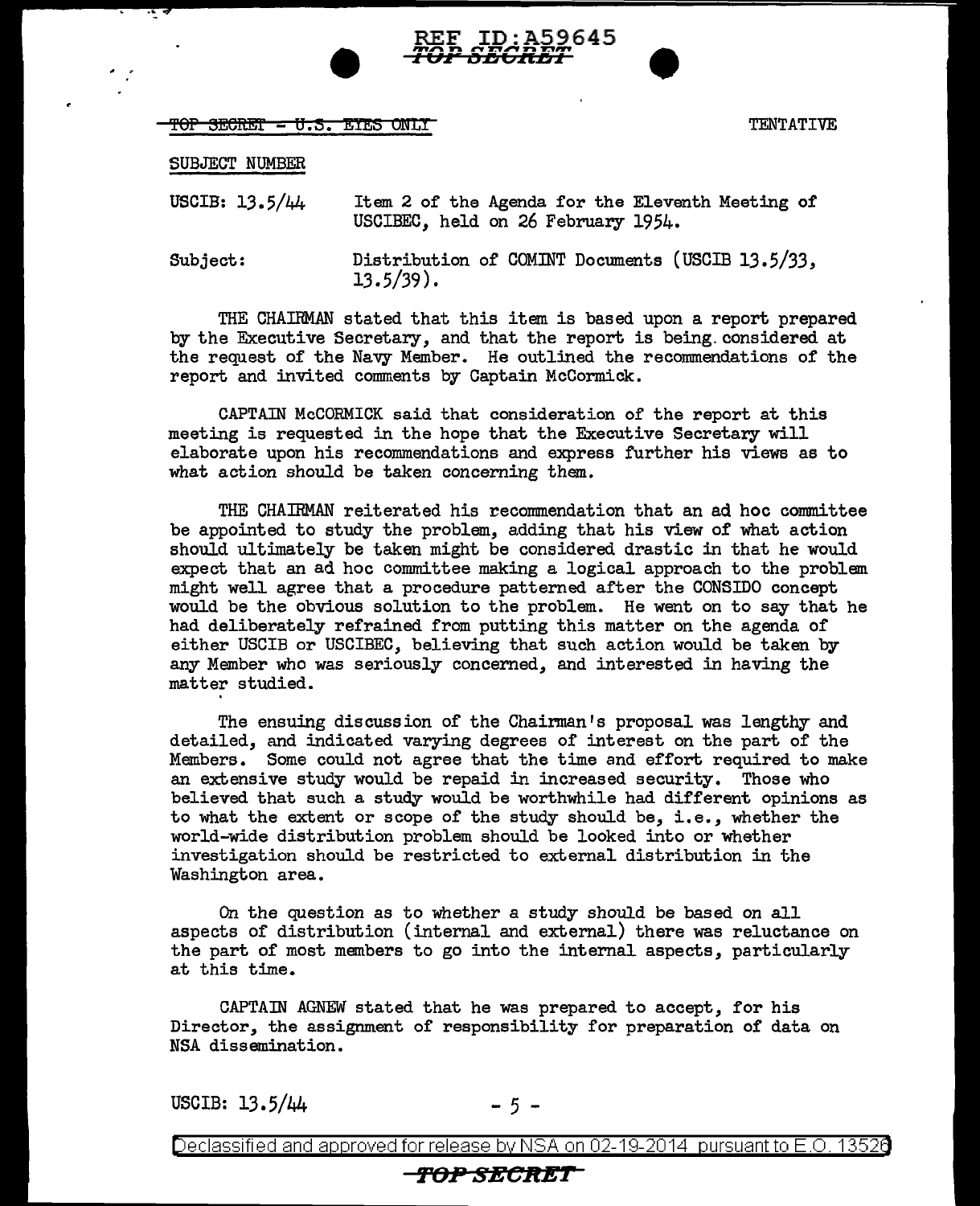

 $-$ TOP SECRET  $-$  U.S. EYES ONLY

USCIB: 13.5/44

MR. KELLOGG expressed his opinion that independent action on the part of individual member organizations to supply dissemination information to the Executive Secretary will be preferable to having such information collected by an ad hoc committee.

MR. PQLyzQIDES said that such will be a superficial approach to the problem. He proposed that the initial step be a cataloguing of NSA dissemination, followed by a determination of whether the matter should be looked into further, and, if *so,* whether an ad hoc or a standing committee will be the proper instrument.

THE CHAIRMAN advised against referring the problem to a standing committee, primarily because of their existing work loads.

MAJOR CUIMER stated that under normal circumstances the matter cannot be considered by the Security Committee for approximately six months.

MR. KEAY expressed his view that there are too many papers in circulation, and said that he was prepared to accept the Chairman's recommendations as they stand.

Further discussion resulted in a general agreement that, instead of recommending that USCIB appoint an ad hoc committee, the Security Committee should study the problem to define it more specifically. Toward this end, and to assist the Security Committee, it was agreed that the following actions would be taken:

a. That each USCIB Menber other than the Director, NSA be requested to furnish to the USCIB Security Committee a statement of the nature and extent of all external COMINT distribution made by his department or agency in the Washington area.

b. That the Director, NSA be requested to furnish to the USCIB Security Committee a statement of the nature and extent of all COMINT distribution made by his National Center in Washington to other member departments and agencies of USCIB.

c. That the USCIB Security Committee be directed to study the data acquired in this fashion and submit to the Executive Committee a report of the situation in the Washington area together with such recommendations as it may deem appropriate in the premises.

It was further agreed that the Executive Committee would consider whether and to what extent, if any, the scope of this investigation should be expanded after receipt of the SECCOM study.

USCIB:  $13.5/44$  - 6 -

### **f'OPSEGRET**